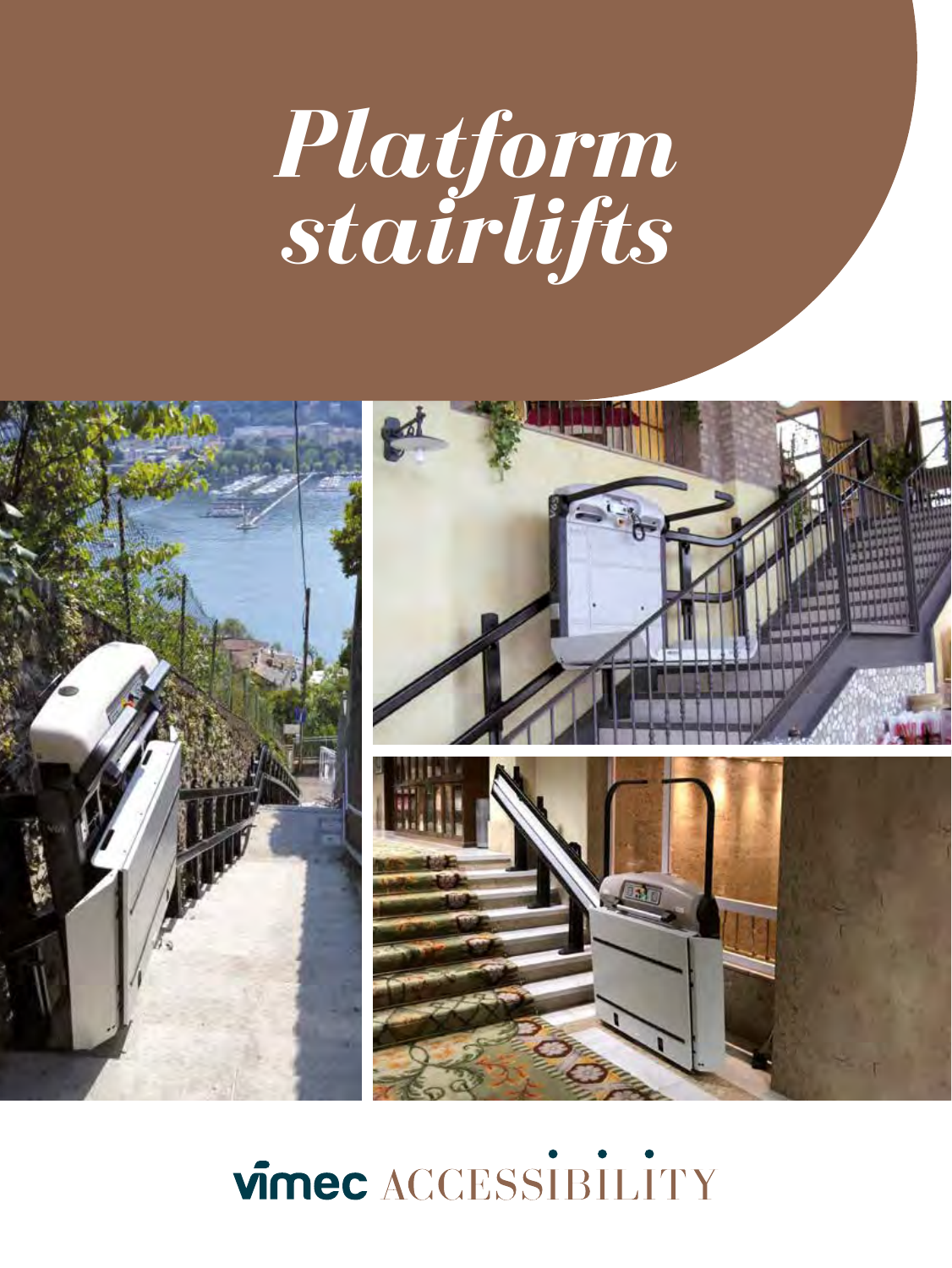### *Versatility, safety and durability: quality tailored to your needs*

MORE THAN **130.000** INSTALLATIONS ALL OVER THE WORLD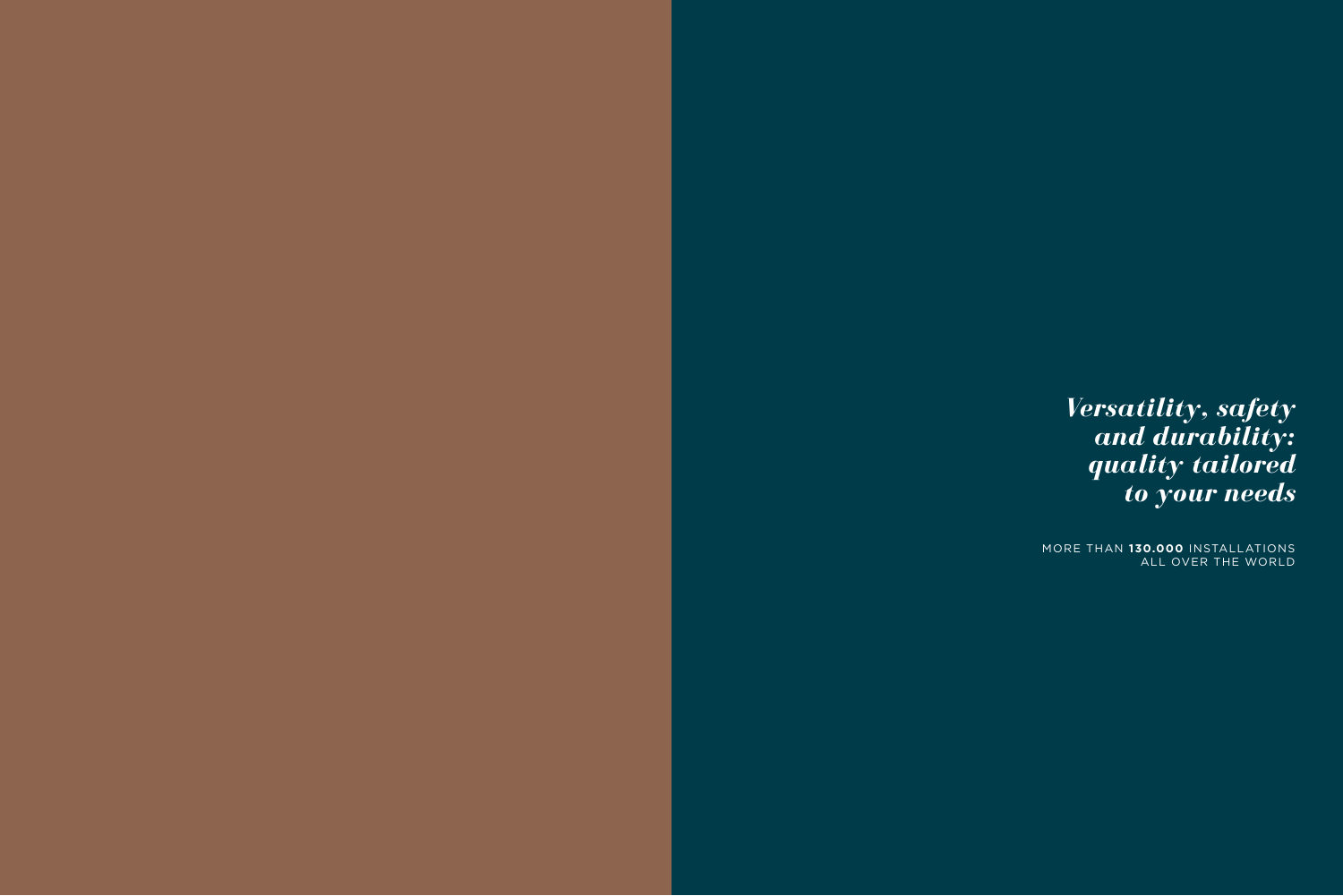### THE PLATFORM STAIRLIFTS

This range of platform stairlifts provides safe access to all private and public premises (for example offices, shops, schools, theatres, subways, etc.).

Designed for the user **comfort**, they can be used easily and safely and they provide fully independent access to the next level.





### STRONG AND RELIABLE

The V64 and V65 platform stairlifts are suitable for installation both indoor and outdoor. Thanks to the innovative design features the V64 and V65 will continue to perform, even in severe weather conditions.

**NBBH**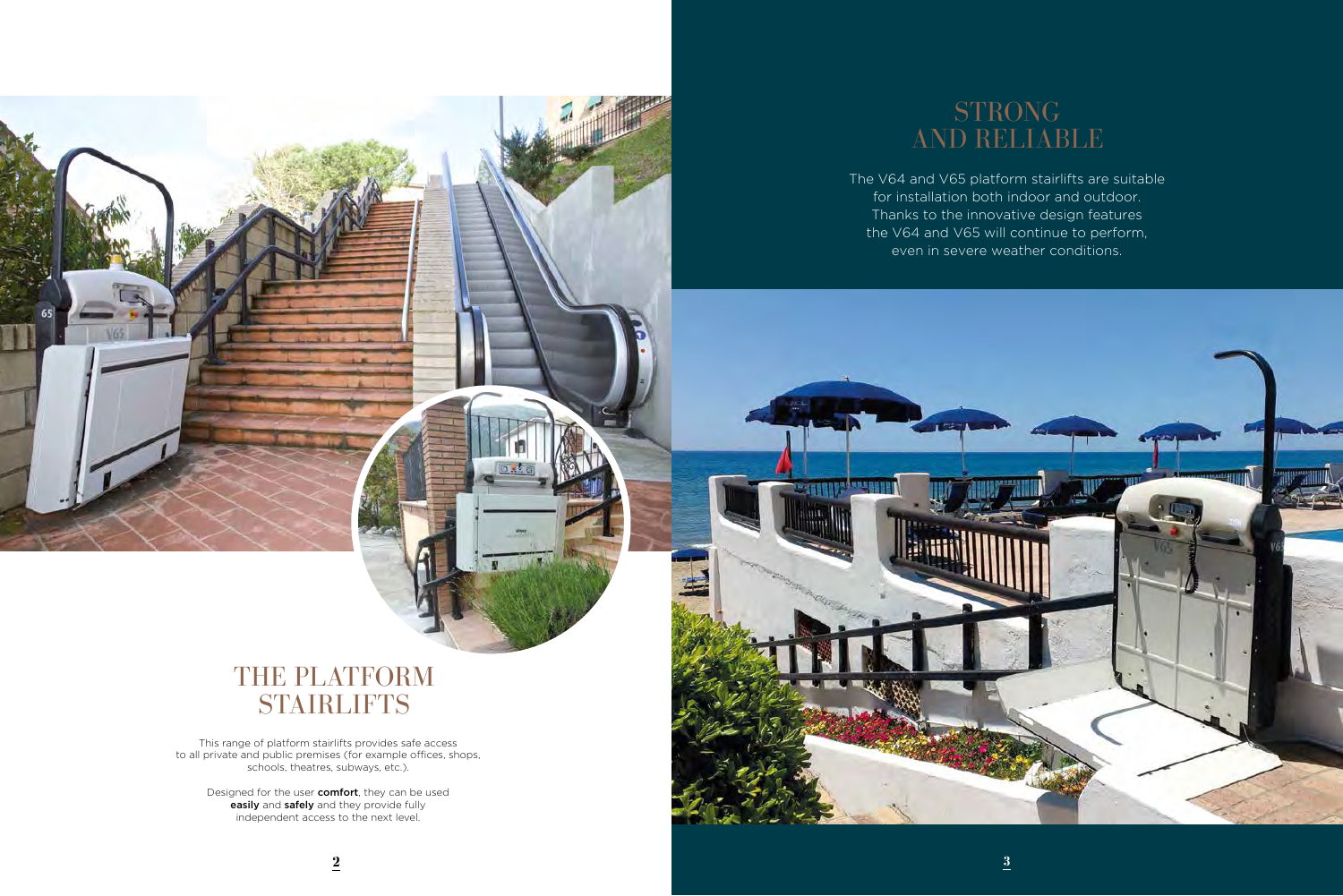$\cdot$  80000

ON-BOARD CONTROL PANEL

RETRACTING BARS

A compact platform for installation with small staircases and landings;

The V64 and V65 are designed in compliance with EN 8140, and they are available with 3 platform sizes:

#### **STANDARD**

**LARGE** To accommodate all types of wheelchair;

#### **EXTRALARGE**

To meet all transportation needs.



### TECHNOLOGY AND **SAFETY**







WIRELESS ATTENDANT CONTROL

> INDEPENDENT BARS

# FLEXIBILITY

V64 and V65 are equipped with wireless push button controls. Both the V64 and V65 are available with retractable safety arms. This allows both products to be used even in areas with a reduced headroom and in narrower spaces.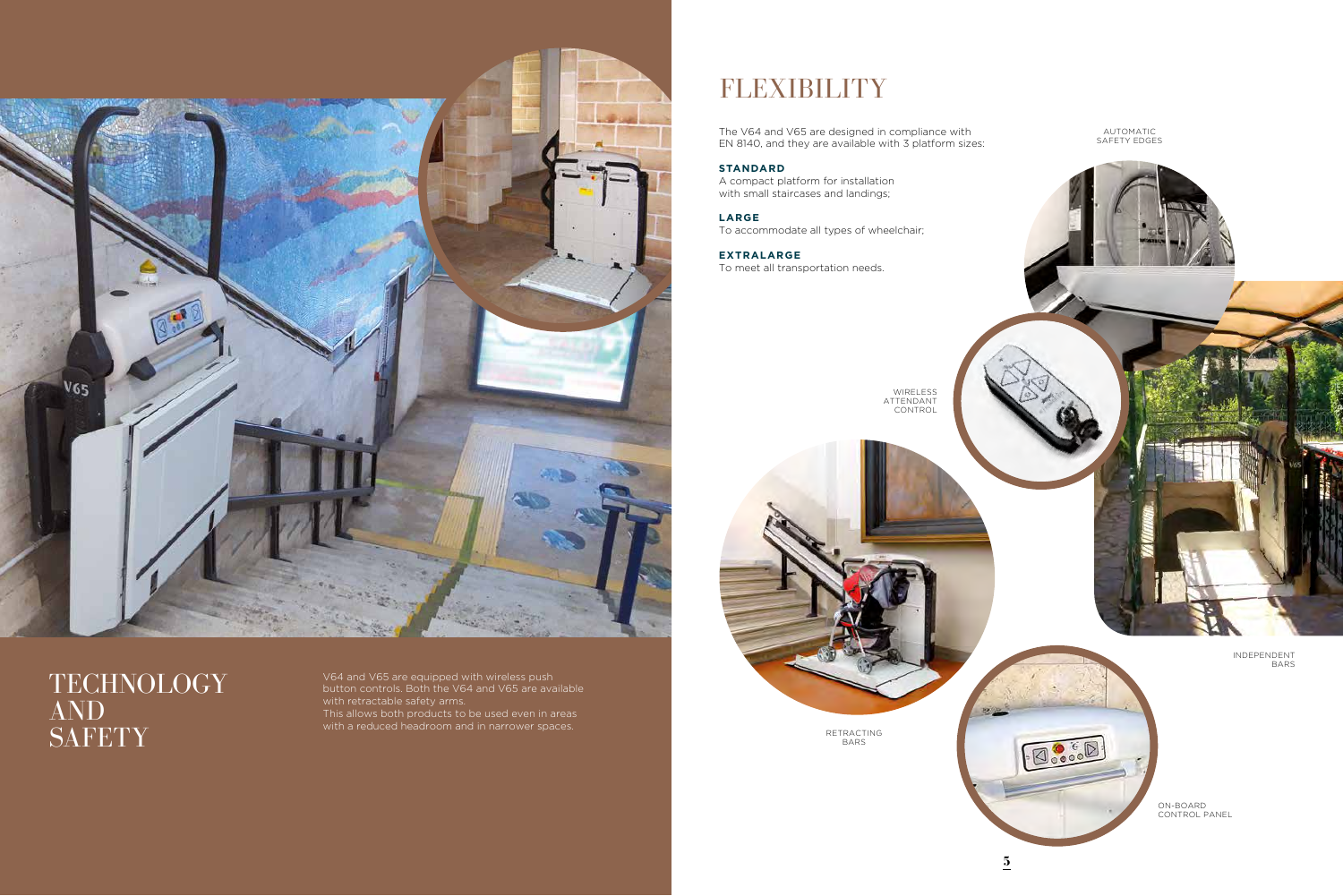The V64 and V65 have been successfully installed around the world. They have been used to overcome stairs and slopes in all types of buildings and public areas, including museums, subways, banks, restaurants and many others.









### REFERENCES

**MILAN, SAN SIRO STADIUM ROME, VATICAN MUSEUM MODENA, FERRARI MUSEUM COPENHAGEN, NATIONAL MUSEUM (DK) LONDON, WEMBLEY STADIUM (UK) MATIGNON, PRIME MINISTER RESIDENCY (FR) MADRID, SPANISH PARLIAMENT (ES) MADRID, VIRGEN DE LA CABEZA SANCTUARY (ES) WARSAW, MINISTRY OF SCIENCE (PL)**

**BELGRADE, UNIVERSITY (RS) SOCHI, 2014 OLYMPICS: 250 UNITS SUPPLIED (RU) NOVOMOSKOVSK-MOSCOW, "YUBILEYNY" ICE PALACE (RU) KAZAN, SUBWAY (TA) DUBAI, EMIRATE SHOPPING MALL (UAE) SINGAPORE, METRO (SG) JOHANNESBURG, ROSE SHOPPING MALL (ZA) MEDELLIN, SUBWAY (CO) BRASILIA, INTERNATIONAL AIRPORT (BR)**

#### **HERE SOME EXAMPLES OF INSTALLATIONS:**

With almost 40 years of design and production, the V64 and V65 stairlifts are appreciated for both their versatility and reliability. Thousands of installations worldwide have provided safe & independent access always appreciated for reliability and versatility.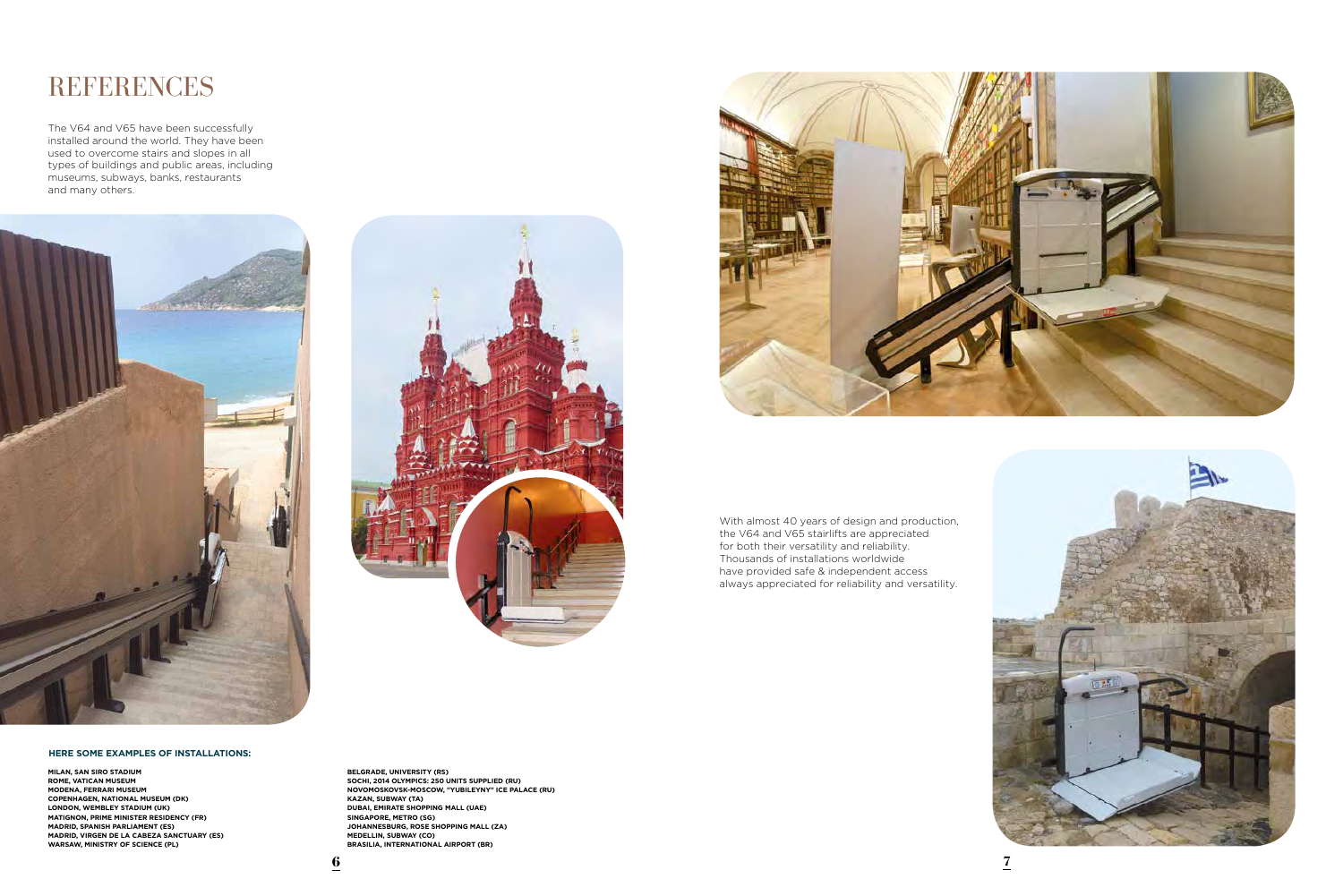### **vimec** ACCESSIBILITY

*V64*

The V64 wheelchair platform, travels on a straight rail (ideal for one flight of stairs).



Installation of the V64 is carried out in a day and does not require any building work to change the building style.

### VERSATILE AND FUNCTIONAL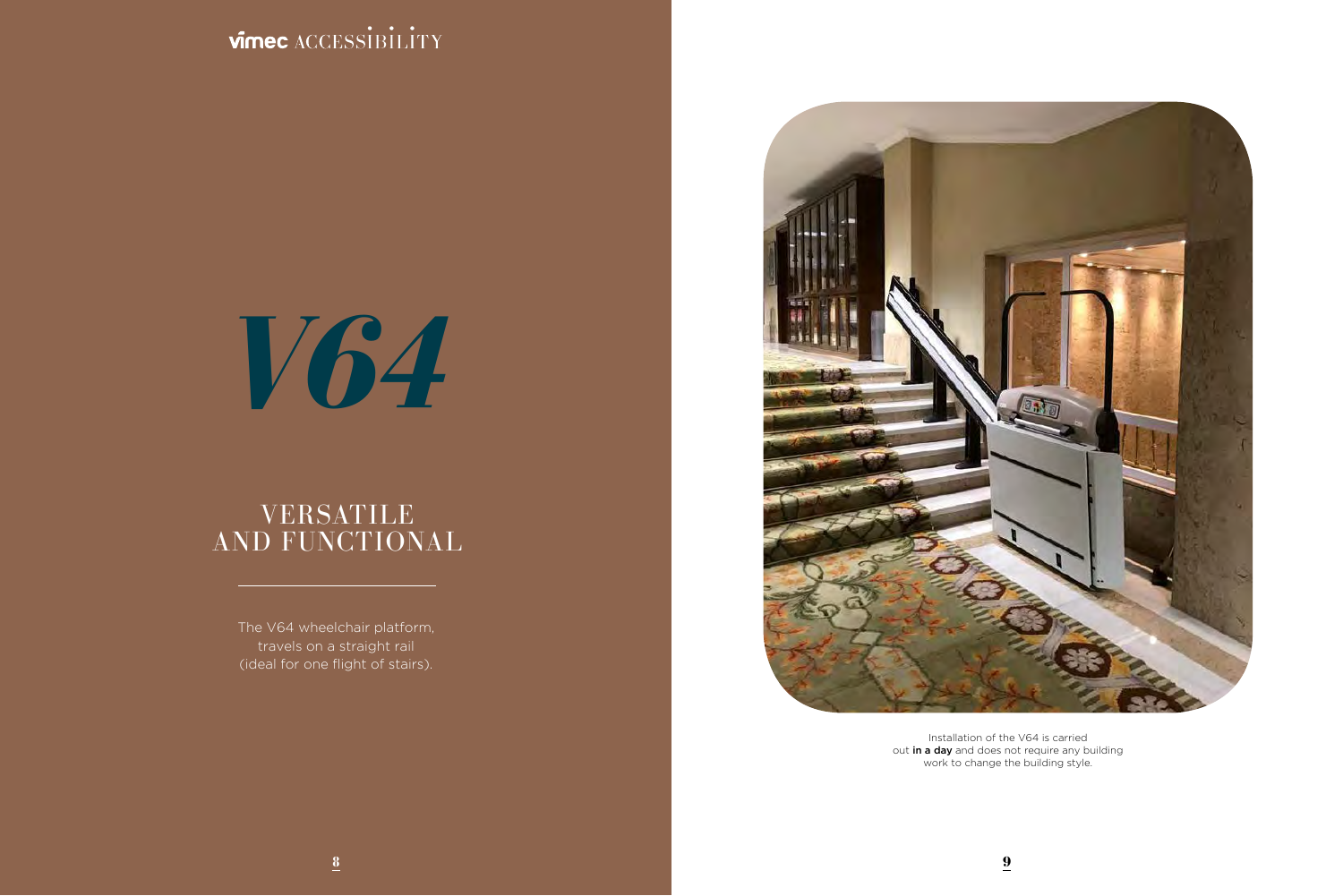### **vimec** ACCESSIBILITY



**10 11**

### RELIABLE AND SAFE

The V65 model is always tailor made, with a dedicated safety equipment for the person being transported.

The assembly is done in one day and it does not require any architectural intervention on the existing structure.

It can be installed to serve also the most difficult stair configuration, with a rail that can reach 60 m lenght.



V65 is the curved inclined platform stairlift.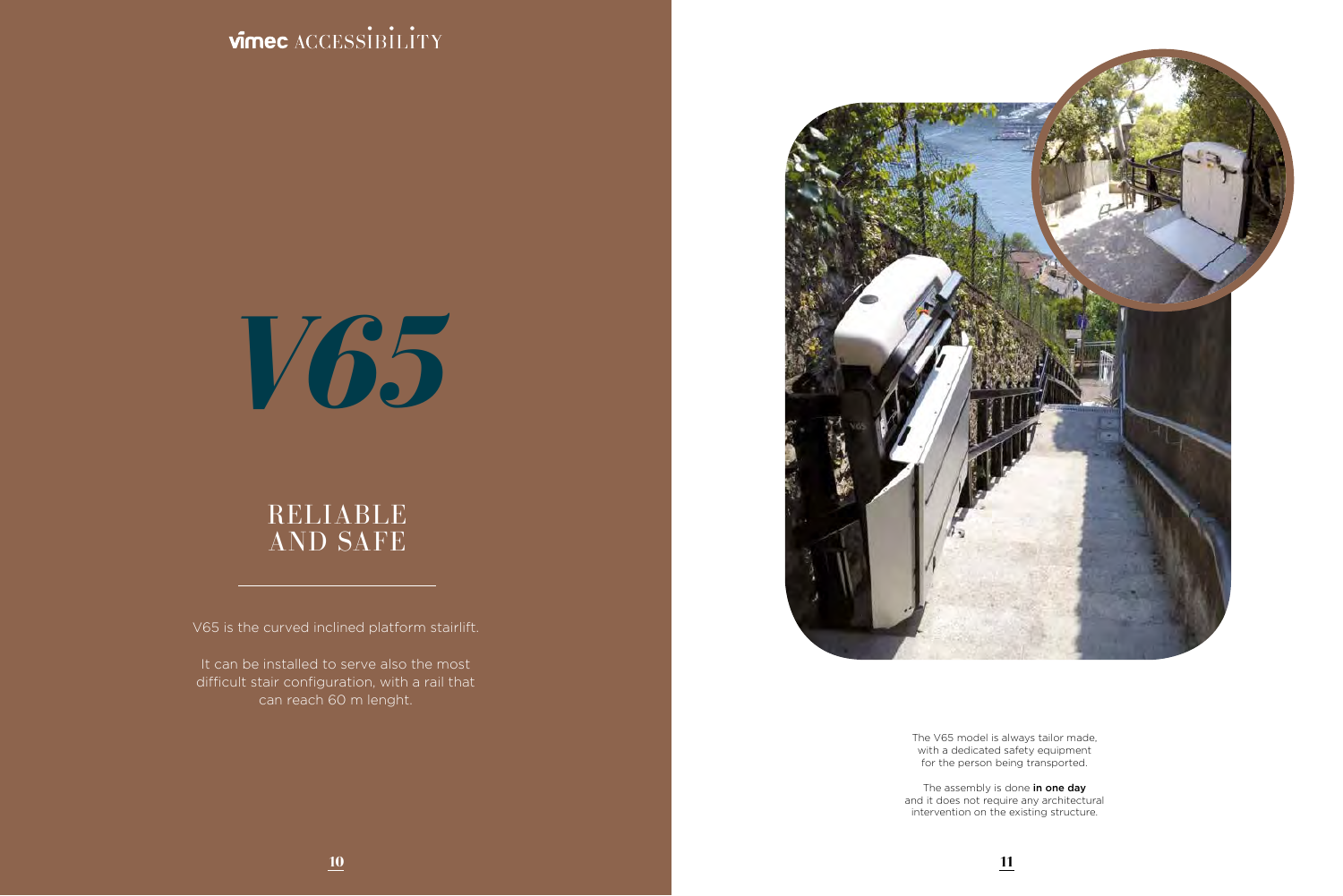**EXPERIENCE:** More than **35,000** stairlifts with platform worldwide

**VERSATILITY:** Indoor and outdoor installations

**FLEXIBILITY:** Rail length up to **60 m**

**SOLIDITY:** Load capacity **300 kg**

**RELIABILITY: We are the European leader**

**PRESTIGE:**

Chosen for the last big events: "Olympics in Sochi (RU) and Expo in Milan (IT), for the presidential residences of France and Spain and institutional buildings in Poland, Spain, Mexico and Vatican City"

> **EASE OF USE:** Few intuitive controls

# WHY CHOOSE VIMEC

**BEST QUALITY/PRICE RATIO ON THE MARKET**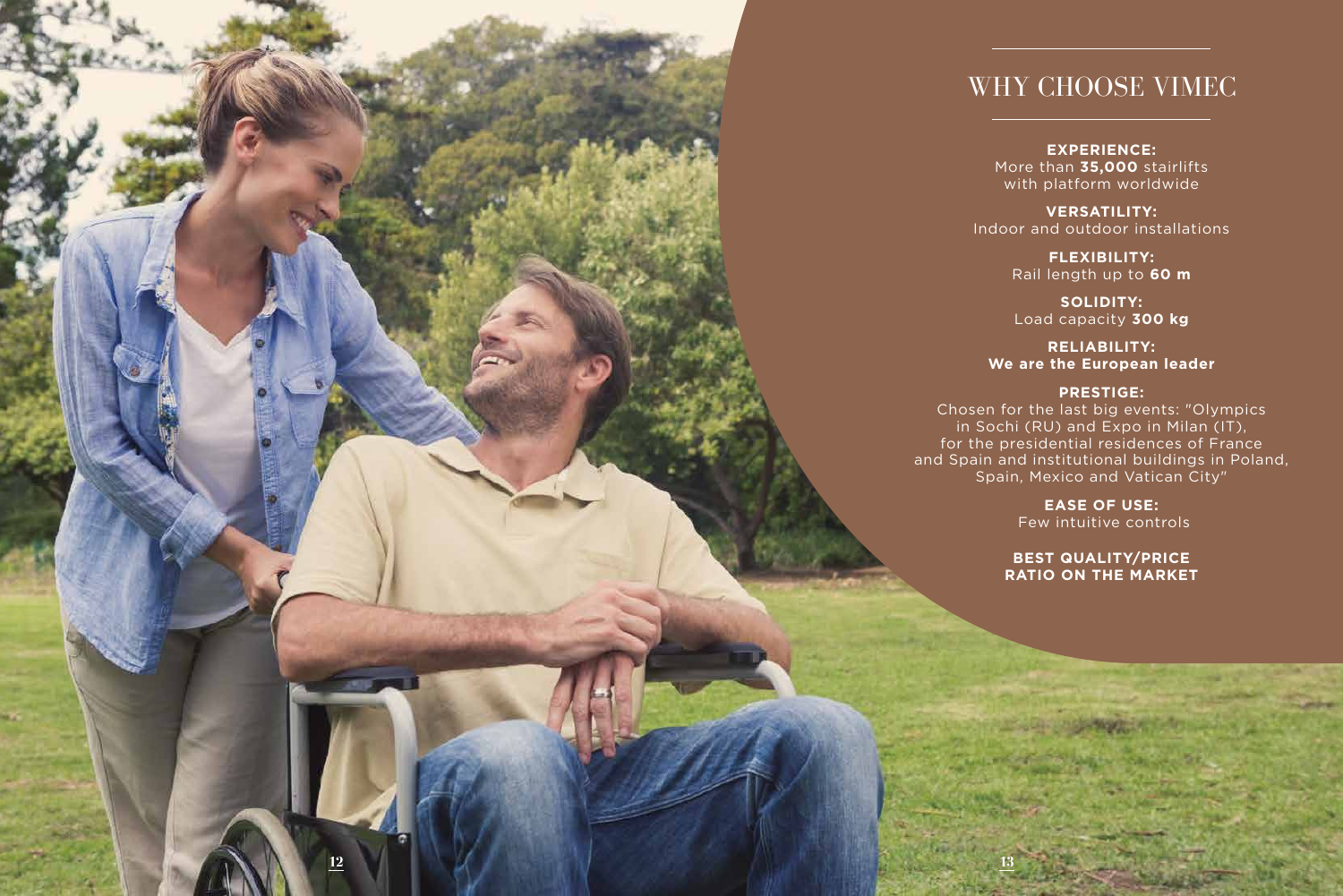### *V64 V65*

PROTECTIVE COVER (LARGE FOR OUTDOOR, SMALL FORINDOOR)

> AUTOMATED PLATFORM FOLDING

SPECIAL SIZE PLATFORM

RETRACTING BARS THAT FIT INTO THE ACTUAL BODY OF THE MACHINE (EXCLUDING 1250X800 PLATFORM)

AUDIBLE "LIFT IN MOTION" ALARM

VISUAL "LIFT IN MOTION" ALARM

INTERMEDIATE STOPS

FOLDING SEAT

REMOTE CONTROL POST

RADIO CONTROLS FOR THE ACCOMPANYING PERSON

PROTECTIVE COVER (LARGE FOR OUTDOOR, SMALL FOR INDOOR)

AUTOMATED PLATFORM FOLDING

SPECIAL SIZE PLATFORM

AUDIBLE "LIFT IN MOTION" ALARM

VISUAL "LIFT IN MOTION" ALARM

FOLDING SEAT WIRELESS CONTROLS FOR THE ACCOMPANYING

PERSON RETRACTING ARMS

REMOTE CONTROL POST

CONTROLS PROTECTED AGAINST UNINTENTIONAL USE, CONSTANT PRESSURE OPERATED

> BLACKOUT EMERGENCY BATTERY BACK UP

KEY SWITCH CONTROL ON BOTH LANDING AND CARRIAGE CONTROLS INCLUDING REMOVABLE KEYS

EMERGENCY STOP BUTTON

EMERGENCY MANUAL LOWERING DEVICE

PROGRESSIVELY OPERATED MECHANICAL SAFETY GEAR

SPEED LIMITER

AUTOMATIC SAFETY EDGES

HANDRAIL

ELECTRONIC SAFETY LIMIT SWITCHES

SHOCK-ABSORBTION DEVICE, ANTI-SHEARING DEVICE ANTI-CRUSHING DEVICES

WIRELESS CONTROLS

CONTROLS PROTECTED AGAINST UNINTENTIONAL USE, CONSTANT PRESSURE OPERATED

REMOVABLE KEY

EMERGENCY STOP

MANUAL EMERGENCY MANOEUVRE

PROGRESSIVELY OPERATED MECHANICAL SAFETY GEAR

SPEED LIMITER

AUTOMATIC SAFETY EDGES

SUPPORTING HANDLE

ELECTRIC SAFETY LIMIT SWITCHES

SHOCK-ABSORBING, ANTI-SHEARING, ANTI-CRUSHING DEVICES

### *Techical features*

#### **TECHNICAL DATA**

#### **STANDARD FEATURES OPTIONALS STANDARD FEATURES PLATFORM FOLDING**







#### **V65 WITH FOLDING SEAT**



#### **TECHNICAL DATA**

#### **OPTIONALS**

**V65 STANDARD LARGE EXTRALARGE B** TOLERATED GRADIENT FROM 7° TO 50° FROM 7° TO 50° FROM 7° TO 50° **E** PLATFORM DIMENSIONS 830x700 mm 1050x770 mm 1250x800 mm

| <b>V65</b>   |                                   | <b>STANDARD</b> | LARGE          | <b>EXTRALAR</b> |
|--------------|-----------------------------------|-----------------|----------------|-----------------|
| $\mathbf{A}$ | MINIMUM STAIR WIDTH               | 1130 mm         | 1250 mm        | 1320 mm         |
| в            | <b>TOLERATED GRADIENT</b>         | FROM 7° TO 50°  | FROM 7° TO 50° | FROM 7° TO      |
| C            | MINIMUM SIZE OF RAIL              | 160 mm          | 160 mm         | 160 mm          |
| D            | MINIMUM SIZE WITH FOLDED PLATFORM | 430 mm          | 430 mm         | 430 mm          |
| E            | PLATFORM DIMENSIONS               | 830x700 mm      | 1050x770 mm    | 1250x800 n      |
| F            | CAPACITY UP TO 45°                | 300 kg          | 300 kg         | 250 kg          |
| G            | CAPACITY BEYOND 45°               | 200 kg          | 200 kg         | 200 kg          |
| н            | SPEED                             | 8 m/min.        | 8 m/min.       | $8 m/min$ .     |
| п            | POWER SUPPLY                      | 230 V           | 230 V          | 230 V           |
| J            | POWER CONSUMPTION                 | 1 <sub>kW</sub> | 1 kW           | 1 kW            |

V64 IS REALIZED IN COMPLIANCE WITH EU 42/2006 MACHINE DIRECTIVE. COMPLET AND SECULIF AND SECULIF AND SECULIF OF A SECULIFY OF A SECULIFY OF A SECULIFY OF A SECULIFY OF A SECULIFY OF A SECULIFY OF A SECULIFY OF A SECULIFY O

THIS DATA ARE INDICATIVE AND NOT BINDING. VIMEC RESERVES THE RIGHT TO CHANGE THE SPECIFICATIONS WITHOUT PRIOR NOTIFICATION. THIS DATA ARE INDICATIVE AND NOT BINDING. VIMEC RESERVES THE RIGHT TO CHANGE THE SPECIFICATION.

| V64          |                                   | <b>STANDARD</b>              | <b>LARGE</b>     | <b>EXTRALARGE</b> |
|--------------|-----------------------------------|------------------------------|------------------|-------------------|
| $\mathbf{A}$ | MINIMUM STAIR WIDTH               | 970 mm                       | 1040 mm          | 1070 mm           |
| в            | TOLERATED GRADIENT                | FROM $7^\circ$ TO $50^\circ$ | FROM 7° TO 50°   | FROM 7° TO 50°    |
| C            | MINIMUM SIZE OF RAIL              | 100 mm                       | $100 \text{ mm}$ | 100 mm            |
| D            | MINIMUM SIZE WITH FOLDED PLATFORM | 370 mm                       | 370 mm           | 370 mm            |
| E.           | PLATFORM DIMENSIONS               | 830x700 mm                   | 1050x770 mm      | 1250x800 mm       |
| F            | CAPACITY UP TO 45°                | 300 kg                       | 300 kg           | 250 kg            |
| G            | CAPACITY BEYOND 45°               | 200 kg                       | 200 kg           | 200 kg            |
| н            | SPEED                             | 5 m/min.                     | 5 m/min.         | 5 m/min.          |
|              | POWER SUPPLY                      | 230 V                        | 230 V            | 230 V             |
| J            | POWER CONSUMPTION                 | 0.75 kW                      | 0.75 kW          | 0.75 kW           |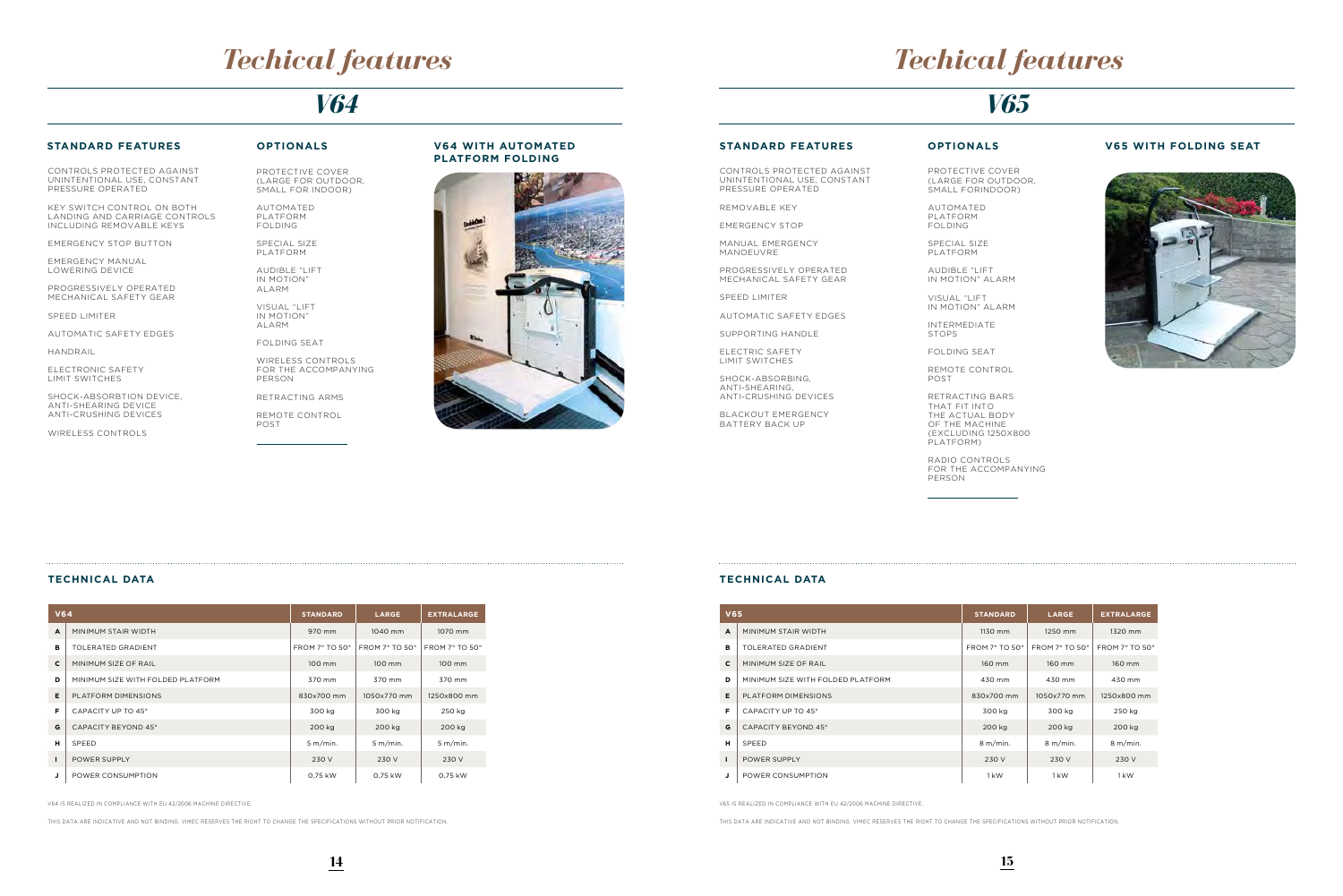**ART: KALIMERA.IT**

ART: KALIMERA.IT

# vimec

**Vimec was founded in 1980 near the river Po, between the provinces of Mantova and Reggio Emilia.**

**Over the years we have become leaders thanks to the values that guide us every day: people are our customers, whom we deal with passion, commitment and integrity, in order to ensure the best customer experience.**

**Vimec Accessibility is the company division that takes care of the design, implementation and installation of tailor-made solutions to support people with mobility needs, both at home and in public premises.**

 $\epsilon$ AZIENDA CON SISTEMA QUALITÀ<br>CERTIFICATO DA DNV<br>**= UNI EN ISO 9001/2008 =** 





**7510104-01092019 440/O**